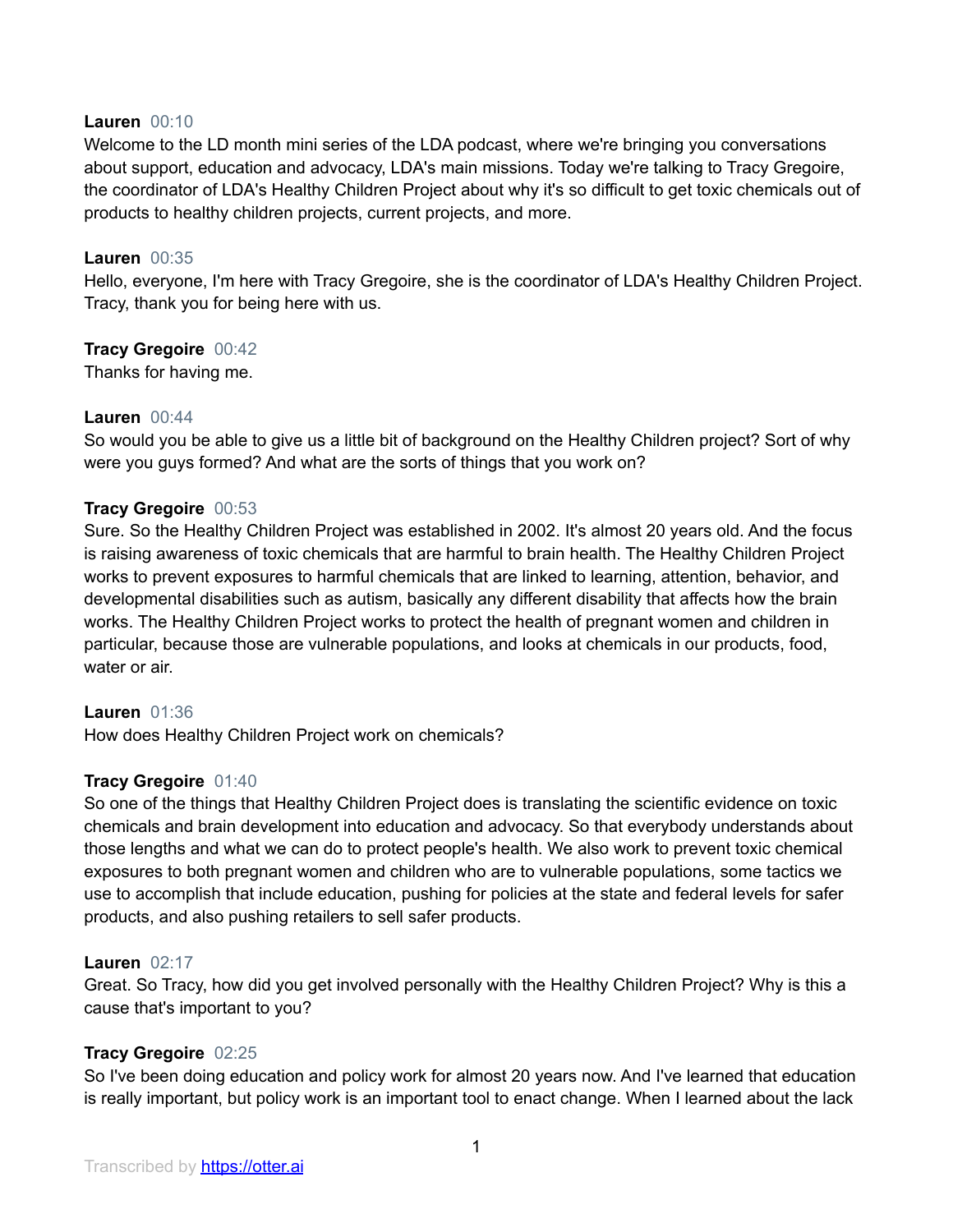of laws to protect people from harmful chemicals, I knew that was an area that I wanted to work more on and focus on. And I strongly believe that all children have a right to safe and healthy environments where they live, learn and play, which is why I advocate for the safer products, clean air and water for all families.

# **Lauren** 02:59

That's great. I know that the Healthy Children Project has had a lot of accomplishments within the span of its time, would you be able to tell us some of the highlights maybe that Healthy Children Project has accomplished?

# **Tracy Gregoire** 03:12

Sure. So we've been working on federal policies for a long time because the old Toxic Substances Control Act, which was passed in 1976 basically grandfathered in 1000s of chemicals with little or no testing. So LDA and partner organizations have been working on TOSCA reform for a number of years. And in 2016, we were able to help get passed a better law to really tackle the problem of all of these chemicals and how to eliminate the worst of the worst chemicals quickly and assess chemicals before they come on the market and get used in products. It did have, you know, it wasn't a perfect law. It still has a lot of things that we need to work on. But we've kind of shifted over the past four years to implementation of that law to ensure that the Environmental Protection Agency is using the law to protect the health of all families. And so we are involved in that ongoing process. LDA several years ago helped start Project Tender, which is a group of over 50 leading us scientists, health professionals, and nonprofit organizations like LDA. We released a joint consensus statement on how toxic chemicals in our environment are increasing children's risks for neurological disabilities, and that collaborative continues to publish academic papers and really push for policy change to protect children's brain health. And another recent one that we had was on amalgam, which is dental fillings, which are 50% mercury. LDA feels that we should be eliminating the sources of any neurotoxins, and amalgam is one of the biggest uses of mercury in a product in the US. And the whole lifecycle of mercury is harmful. So we did comments to the FDA, we attended meetings in person and by phone with the Food and Drug Administration. And just last week, they came out with a recommendation, saying that pregnant women, nursing women, and children, among other vulnerable populations, should be getting other safer dental fillings when possible. So that was another recent win that we had. And that's definitely a win.

# **Lauren** 06:01

So I know that this could definitely vary from time to time, but how long can it take for some of these measures to get passed?

# **Tracy Gregoire** 06:09

That's a great question. So for some of the things like federal policy, working with agencies, it's a number of years or more. I mean, federal bills take a long time to get through the process. Even working with agencies like the Environmental Protection Agency and Food and Drug Administration, it can take years to have a big win. We do use different tools, we work with EarthJustice a lot and EarthJustice represents LDA and other partners in a number of cases. So, for example, we have a litigation case against the EPA right now. Because the EPA was planning to ban chlorpyrifos, which is a very nasty, neurotoxic pesticide. Their own scientists said it should be banned for commercial use,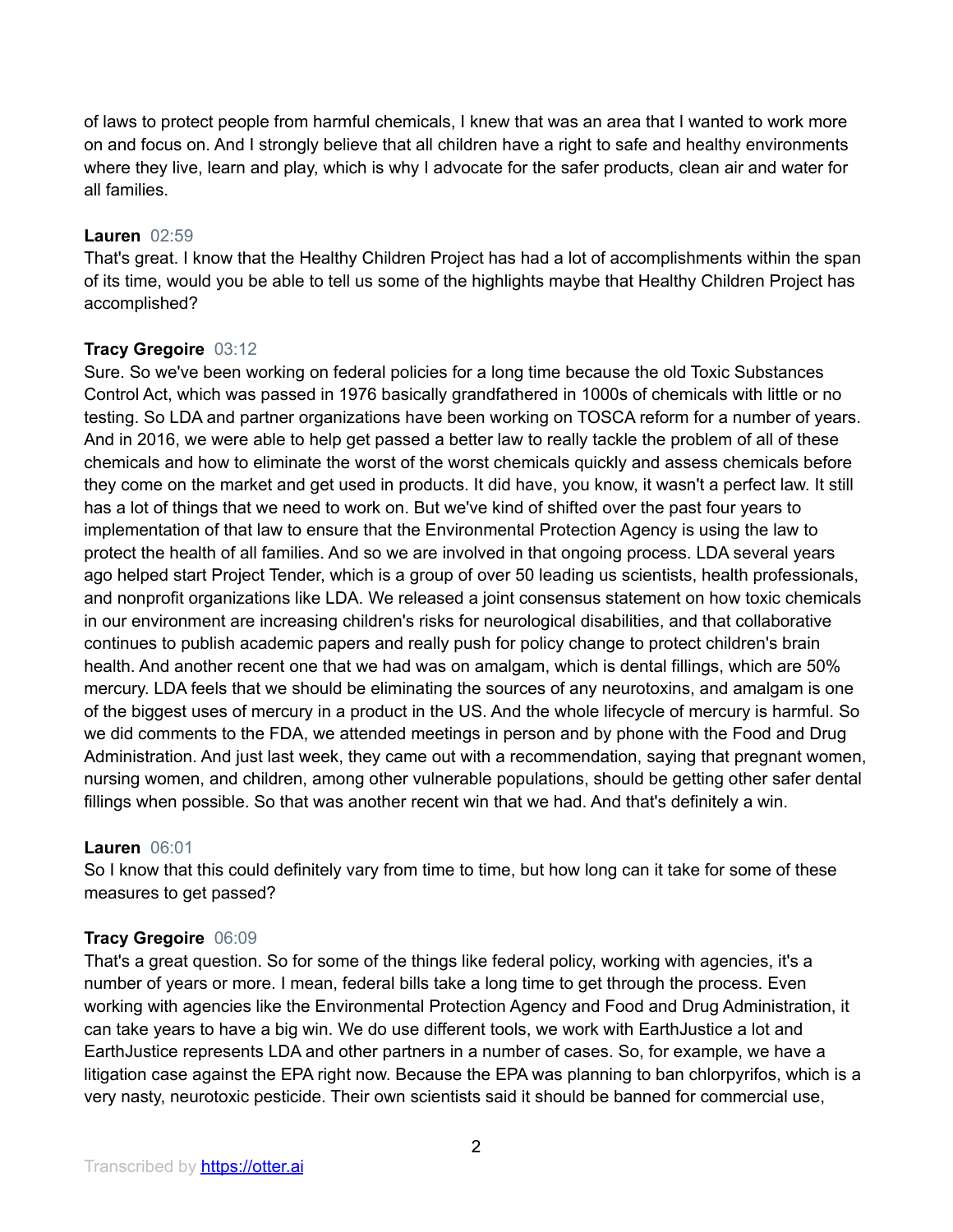because it's being used on the food that we eat, and had banned it for residential use a number of years ago. Unfortunately, even though their scientists said that they need to ban the chemical, they haven't taken action on it yet. So that's one case LDA is involved in, and we're still waiting for a determination on that case. We've also petitioned the FDA to set a protective limit on arsenic and baby food, which seems like a no brainer, no pun intended, but, again, has been something we've been working on for a long time. And there are other cases that we work with our justice and other partners on. So some of the agency work can take quite a bit of time. Really, like a lot of perseverance. The good news is LDA also uses market pressure tactics to push retailers and manufacturers to get the worst of the chemicals out of products and to really screen and replace harmful chemicals with proven safer alternatives. So under that retailer work, we work with a number of partners and coalitions across the United States and we've had a number of wins that happen much more quickly than federal policies tend to. So again, it's another tactic that we're using. So for example, in 2015, we worked with Safer Chemicals Healthy Families and got Ashley Furniture, IKEA, Walmart and Macy's and a number of other retailers to stop selling furniture with toxic flame retardants, which unfortunately don't do very much to slow the spread of fires but do have strong ties to harming brain health. In 2015, we were able to get Walgreens to commit to passing a chemical policy to really look at all of their products and, and how they can get harmful chemicals out of their products. Some other wins were getting phthalate chemicals, again, another chemical linked to neurological harm, out of vinyl flooring. And that was with the Mind the Store Campaign, and we were able to get companies from Lowe's, to Home Depot to Menards and a number of other retailers to get phthalates out of vinyl flooring. So pretty much no matter where you go now if you get vinyl flooring, it doesn't have phthalates in it. And we've gotten other companies like dollar stores to work on chemical policies, stores like BuyBuy Baby that sells baby and toddler products to get flame retardants out and have more robust chemical policies to tackle this problem. So there's a number of wins on the retailer and manufacturer from where we're really getting chemicals out much more quickly than policy could do alone.

#### **Lauren** 09:59

Right, well, those are huge corporations. So that makes a big difference. I know that you said before that some of these are no-brainers like getting arsenic out of baby food. So why are some of these things not passed? What are some of the main obstacles, would you say?

#### **Tracy Gregoire** 10:15

I think first, sometimes unfortunately, we wait for the science to be so piled up like with lead, and keep saying, oh, we need to research these chemicals more before taking action. There's also a lot of opponents, unfortunately, the chemical industry, the manufacturers that make these products, I mean, they will use chemicals that they are already using and don't like change. So we have to push for not only getting harmful chemicals out of products, but also making sure that the gold standard is before chemicals are being used in a product, that it's proven to be safe. Unfortunately, right now, you have to prove beyond a shadow of a doubt that a chemical is toxic before it's often taken out of products. The good news is that retailers and manufacturers don't want the bad publicity of having a chemical like PFAS, which has enough scientific data to show that it's linked to cancer and could be linked to, you know, issues with development for kids. They don't want to have to say that those kinds of chemicals are in their products. So sometimes that public pressure makes a really big difference.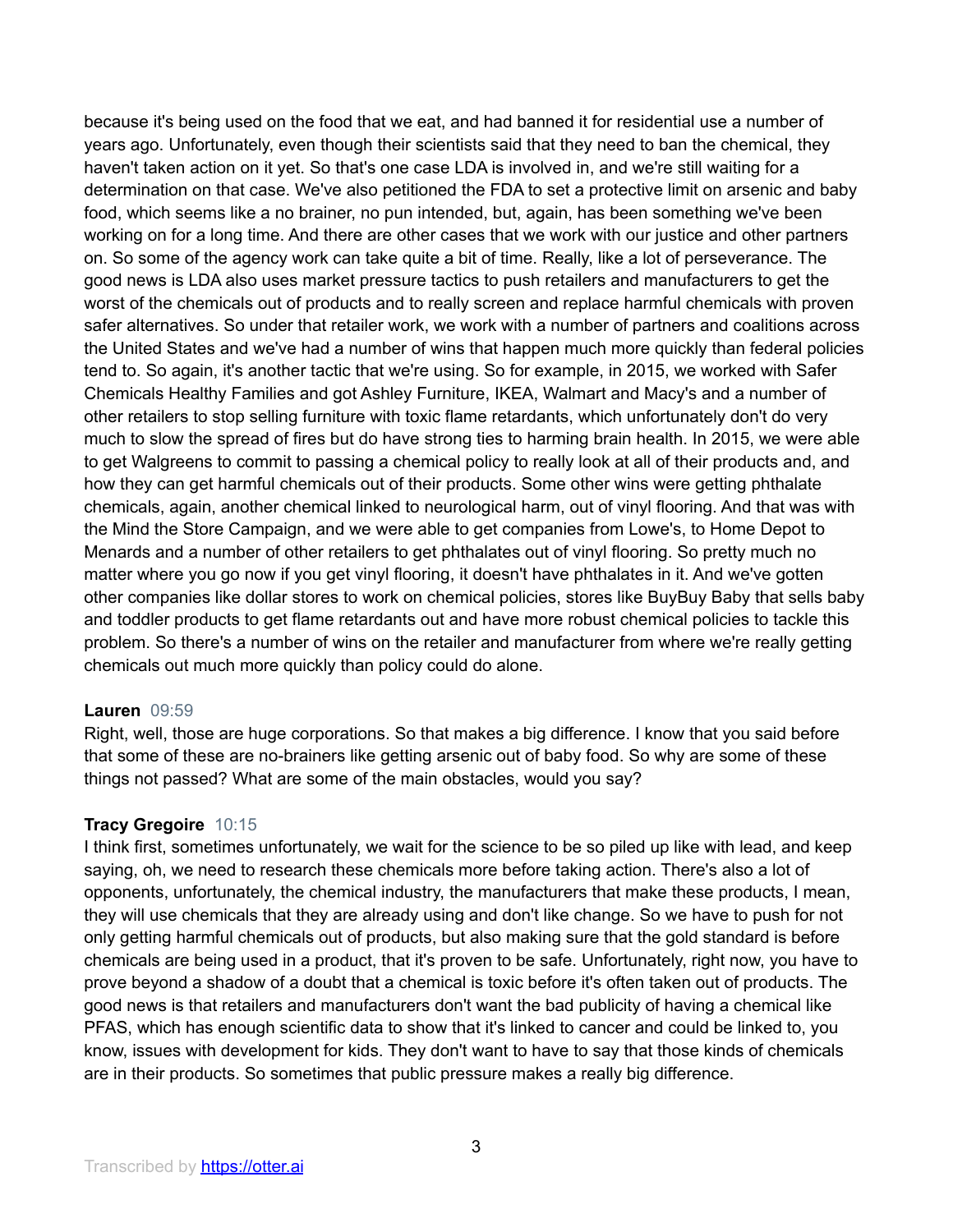### **Lauren** 11:36

Well, that sort of leads into my next question, what is Healthy Children Project working on right now?

# **Tracy Gregoire** 11:42

So one class of chemicals we're working on are PFAS chemicals. PFAS chemicals are in a lot of products there used to make products water resistant and grease resistant and and they're in so many products that we use every day. Unfortunately, because of the high volume of PFAS chemicals, it's polluting our drinking water and we know a number of towns and cities have polluted water with PFSS chemicals.

### **Lauren** 12:12

So what do PFAS chemicals do to the body?

# **Tracy Gregoire** 12:16

So, PFAS is a big class of chemicals. And some of them have been tested more than others. But in general, some studies have shown adverse effects of growth, learning and behavior of infants and children, which is obviously a concern for LDA. They can lower a woman's chance of getting pregnant, they can interfere with the body's hormones,affect the immune system, increase the risk for certain types of cancers. And there are also some studies have shown concerns with making vaccines less effective. So the immune system and the vaccine issue is obviously big concerns during COVID. And some of these other chronic health issues it can cause are also concerned during the pandemic. So there's a lot of evidence that some of these PFAS chemicals are linked to strong health concerns. But as a class whether it's short term or long term PFAS they seem to act similarly. So instead of replacing one PFAS with another, LDA and our partners are strongly advocating to get rid of PFAS so that we're not having regrettable substitutes. The bad news about PFAS chemicals is that they're nicknamed forever chemicals because they don't break down in the environment or in people. So because PFAS chemicals last pretty much forever, it's really hard to get rid of them. So LDA is working with, again, with partners to both pass state policies. Like we worked on, I worked with some state LDA affiliates in Oregon and Michigan and Maine to support PFAS-related bills and their states. Another tactic we're using is working with the Mind the Store Campaign and pushing fast food companies that use PFAS and their food packaging to phase it out and use safer food packaging chemicals instead. So for that campaign right now, we're targeting McDonald's and other fast food chains, asking them to replace their packaging that has PFAS chemicals with safer alternatives. So you might see on our Facebook page or on Twitter that we're kind of pushing these companies to sell safer products for some of these chemicals like PFAS chemicals and food packaging. You know one concern is obviously that the chemical can get into the food, but the whole lifecycle of the product, including it being thrown away in a landfill or incinerated, also exposes people.

# **Lauren** 15:02

So what are some resources that you can share with us that can help people to find safer resources and products?

# **Tracy Gregoire** 15:08